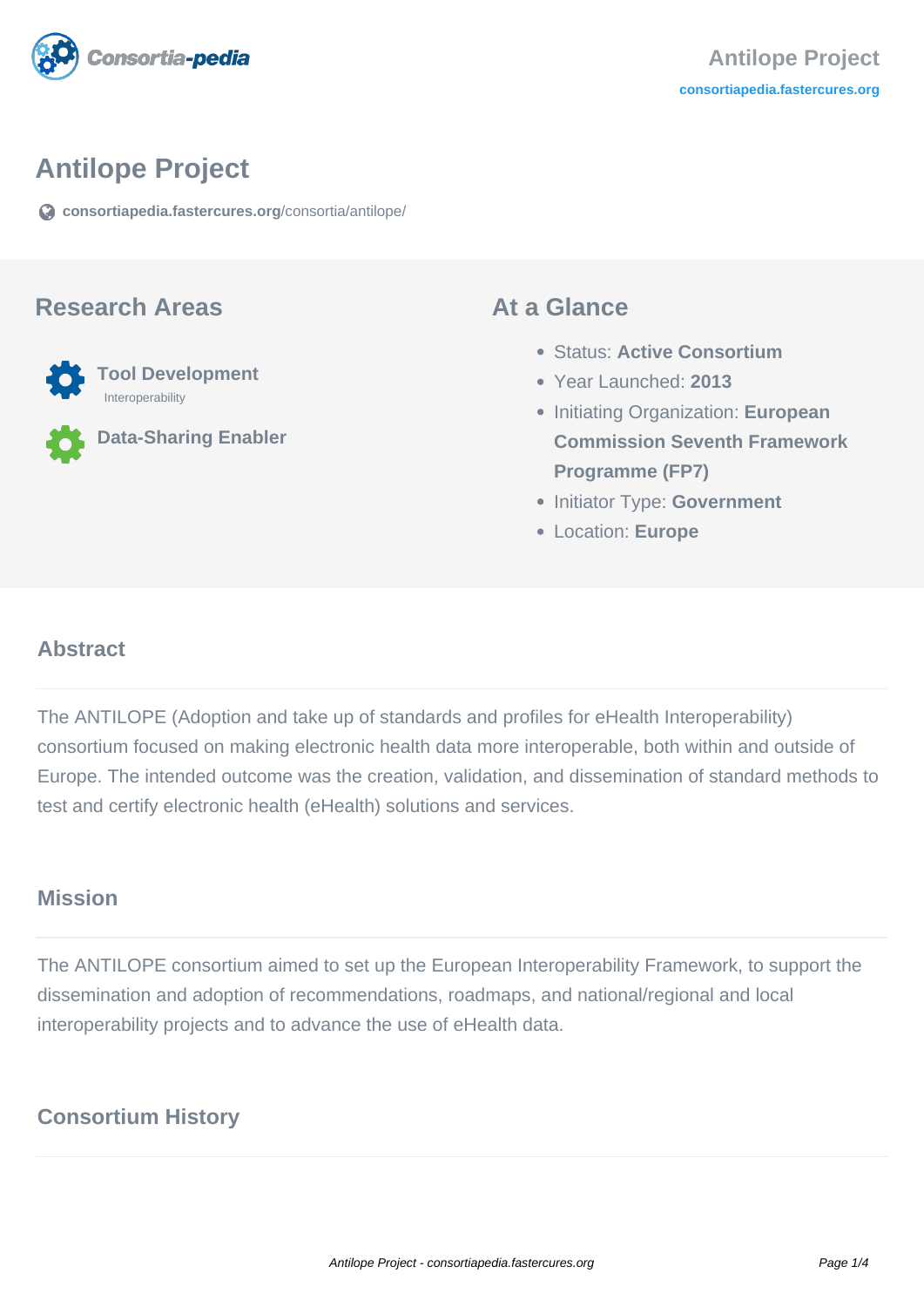

The consortium was launched in February 2013, with an end date of January 2015. The Antilope project organized free webinars and workshops throughout Europe on eHealth interoperability. The purpose of these meetings was to convene core national organizations to discuss a common approach for testing and certification of eHealth solutions and services in Europe.

## **Structure & Governance**

No specific details were found on the consortium's governance structure. IHE-Europe was the technical coordinator of the project. The project was the continuation of the HITCH project. IHE-Europe provided strong expertise on quality management, test methods, and certification processes. IHE-Europe supported the project team in developing deliverables by ensuring consistencies between them.

# **Financing**

Antilope was a thematic network partially funded by the European Commission under the ICT Policy Support Programme (ICT PSP) as part of the Competitiveness and Innovation Framework Programme (CIP). The European Commission supported the total cost of the consortium at  $\epsilon$ 1.0 million.

#### **Data Sharing**

Four work packages were created to provide guidelines, recommendations, and frameworks based on a set of use cases, related profiles and standards, Interoperability Quality Management System, testing guidelines, and certification process. All the deliverables were presented for validation and promotion by organizing workshops across Europe.

#### **Impact/Accomplishment**

The desired outcome for the ANTILOPE project was a common approach for testing and certification of eHealth solutions and services in Europe.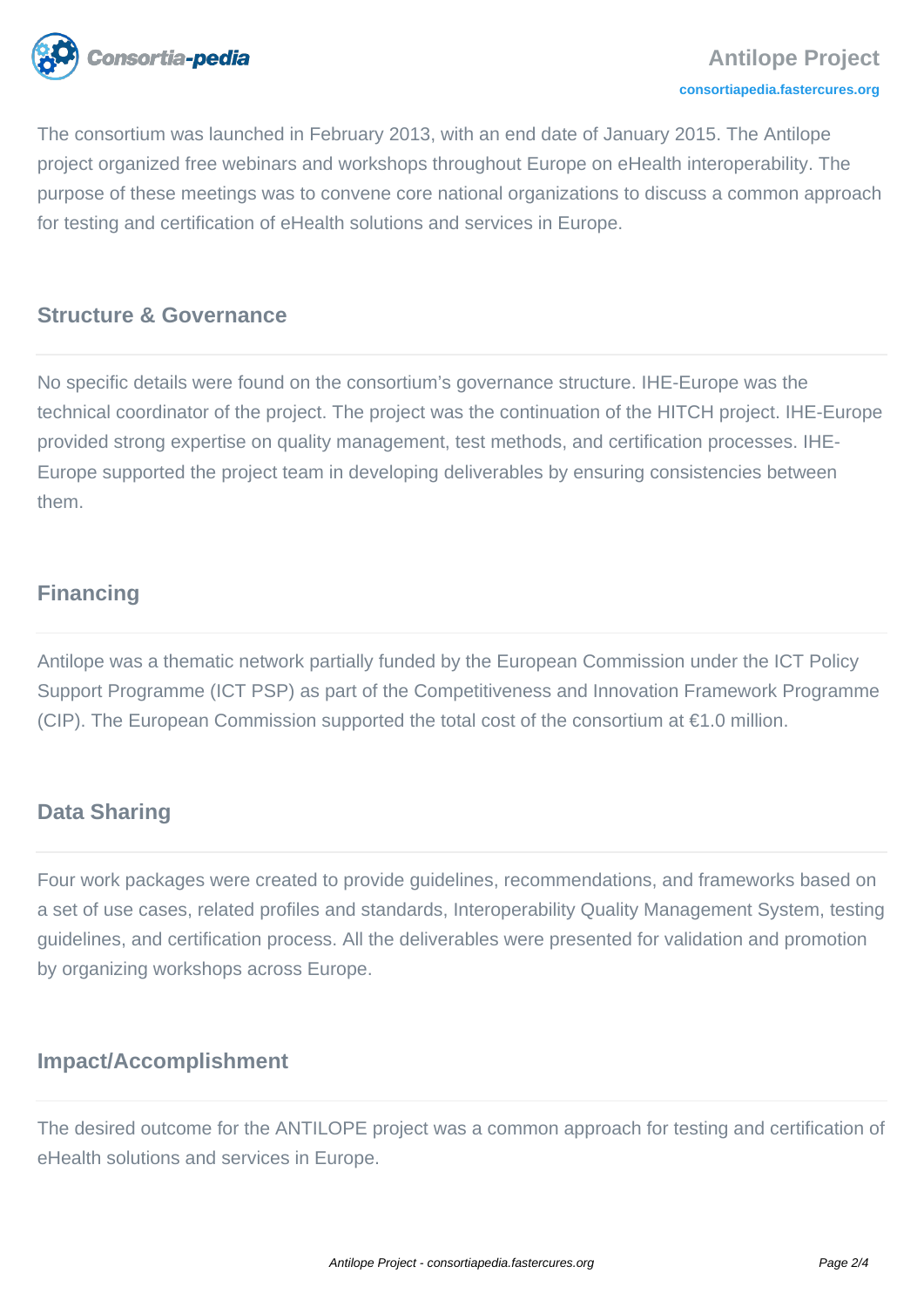

# **Links/Social Media Feed**

Homepage <http://www.antilope-project.eu/> Twitter [@Antilope\\_EU](http://twitter.com/Antilope_EU)

## Antilope Project Coordinator MedCom, Forskerparken 10, DK-5230 Odense

phone: +45 6543 2030

**Points of Contact**

# **Sponsors & Partners**

Assinter- Associazione Delle Societa Per L Innovazione Technologica Nelle Regioni-Assinter Italia Continua Health Alliance Private Stichting Eesti E-tervise sihtasutus European Health Telematics Association European Institute for Health Records Fundacio Ticsalut Health Level Seven Ellas International Foundation HL7 LBG Ihe-UK LTD Institut Europeen Des Normes De Telecommunication Institut Za Varovanje Zdravja Republike Slovende Instytut Logistyki I Magazynowania Integrating the Healthcare Enterprise-Europe Aisbl Interop'sante Association Medcom Mediq As Narodne Centrum Zdravotnickych Informacii Prorec-Be VZW